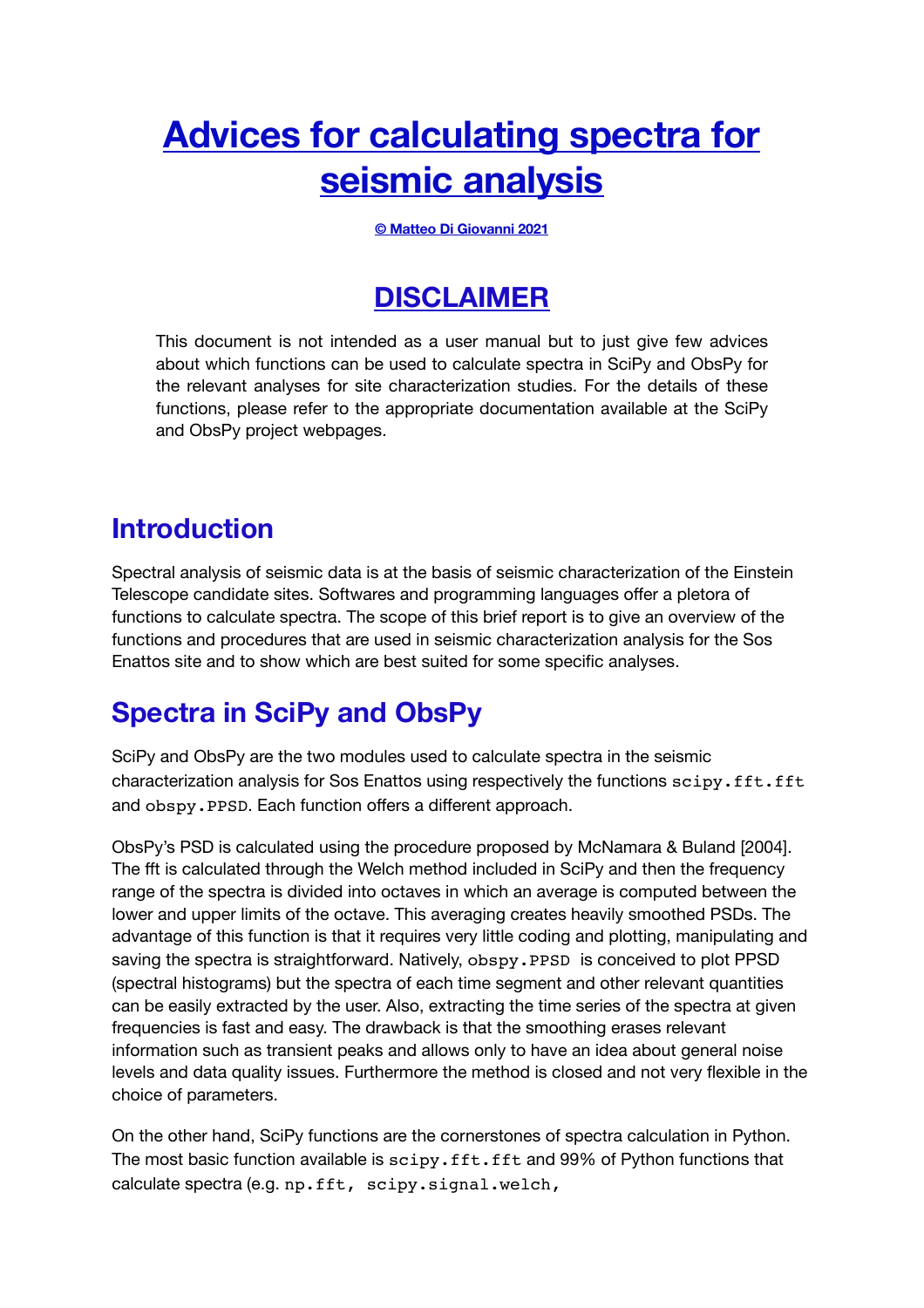scipy.signal.spectrogram), use this function. The former function is a basic function that outputs the complex spectra of an input array, whereas the others give the opportunity to window and taper the spectra taking these parameters as input. Therefore, windowing, tapering and other manipulation must be coded explicitly by the user when using scipy.fft.fft. It should be noted, though, that scipy.fft.fft is one of the few, if not the only, functions that outputs complex spectra, a feature that turns out to be useful in some cases.

Obviously, the use of SciPy's functions requires more coding that ObsPy, since some features have to be recreated by the user, e.g. calculation of the spectrograms, retrieval of the times of segments, plotting of histograms, reconstruction of time series.

### **When to use ObsPy**

Although limited by smoothing, ObsPy PSD is useful to understand general noise levels, data quality and the evolution of microseisms in parallel with the evolution of noise. In fact, this function is used to show PPSD plots, evolution of day and night noise levels, spectral ratios and correlation with sea waves in which it turns out to be extremely useful.

In fact, time series of the spectra and the time series of sea wave height are in a similar format and it is easy to find coincidences in time since, in both cases, the time stamps are saved for each sample of the time series.

#### *Summary*

- Seasonality of microseismic noise;
- visualization of PPSD to understand noise levels;
- evolution of noise levels;
- extraction of time series;
- correlation with sea wave height.

#### *How to*

- Calculate spectra with default parameters (3600 s segments with 50% overlap):
	- ppsd  $obj$  = PPSD(trace.stats, metadata = inventory)
- Get the period binning: ppsd\_obj. period\_binning[0]
- Get the GPS times of each segment of the spectra (in datetime object format):

```
ppsd obj. times processed[segment index]
```
- Get the spectra segments: ppsd obj. binned psds[segment index]
- Extract the time series at a given period: time series,  $, \, , \,$ ppsd\_obj.extract\_psd\_values(period=T)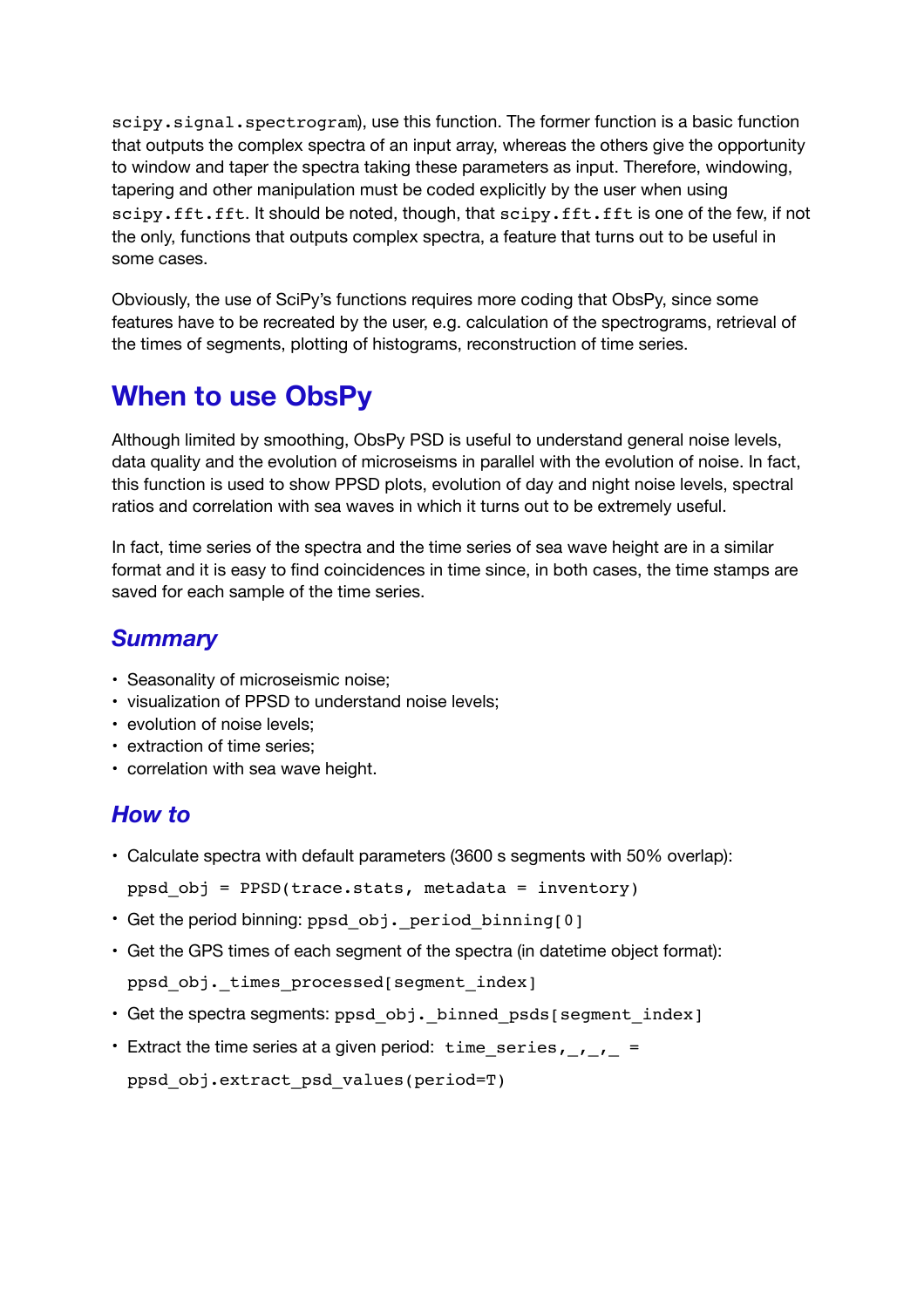### **When to use SciPy**

Aside from the evaluation of general noise levels, SciPy's functions turn out to be useful for the rest of the analyses. For example, the algorithm for the calculation of the polarization in the direction of microseisms (Tanimoto et al. 2006) requires the use of complex spectra for which the use of scipy.fft.fft is unavoidable. Therefore, the user must window and taper the data according to his/her preferences on his/her own.

The same applies for the calculation of H/V ratios. The use of ObsPy's PPSD will provide less robust results because of its heavy smoothing. Therefore, the user must once again rely on SciPy. Nevertheless, in this case the choice of the function to use is left to the user. In fact, the H/V ratio procedure requires the use of real spectra. This leaves some freedom in the choice of the functions, since the user can choose scipy.fft.fft and build his/ her own procedure, to have more control on the calculation of the spectra, or can use scipy.signal.welch or scipy.signal.spectrogram to simplify things.

It is worth pointing out that smoothing in general is not a deprecated procedure in data analysis. Smoothing can be used to reduce the "noise" of spectra when this can affect the analysis. For example, in the calculation of the directionality of microseisms, one has to get the location of the microseismic peak. If the spectra are raw, this may not be precise because spikes will affect the automatic finding of the broad microseismic peak. Nevertheless a light gaussian smoothing will solve this issue and will also provide better visualization. 

#### *Summary*

- Directionality of microseisms;
- calculation of H/V ratio;
- identification of noise peaks and noise transients;
- visualization of non smoothed PPSD.

#### *How to*

- Get two-sided complex spectra: TSCP = scipy.fft.fft(raw trace);
- Get one side of the spectra:  $0SS = TSCP$ [: len(TSCP)//2 + 1];
- Get real power spectra: PSD = OSS \* numpy.conjugate(OSS);
- Get real amplitude ASD = numpy.sqrt(PSD);
- Get one sided frequencies of the spectra: frequency =

scipy.fft.fftfreq(len(TSCP),  $1/f$  samp)[:len(TSCP)//2+1];

 $\cdot$  Get phase of the spectra: phase =

numpy.arctan2(numpy.imag(TSCP[:len(TSCP)//2 +

```
1]),numpy.real(TSCP[:len(TSCP)//2 + 1]));
```